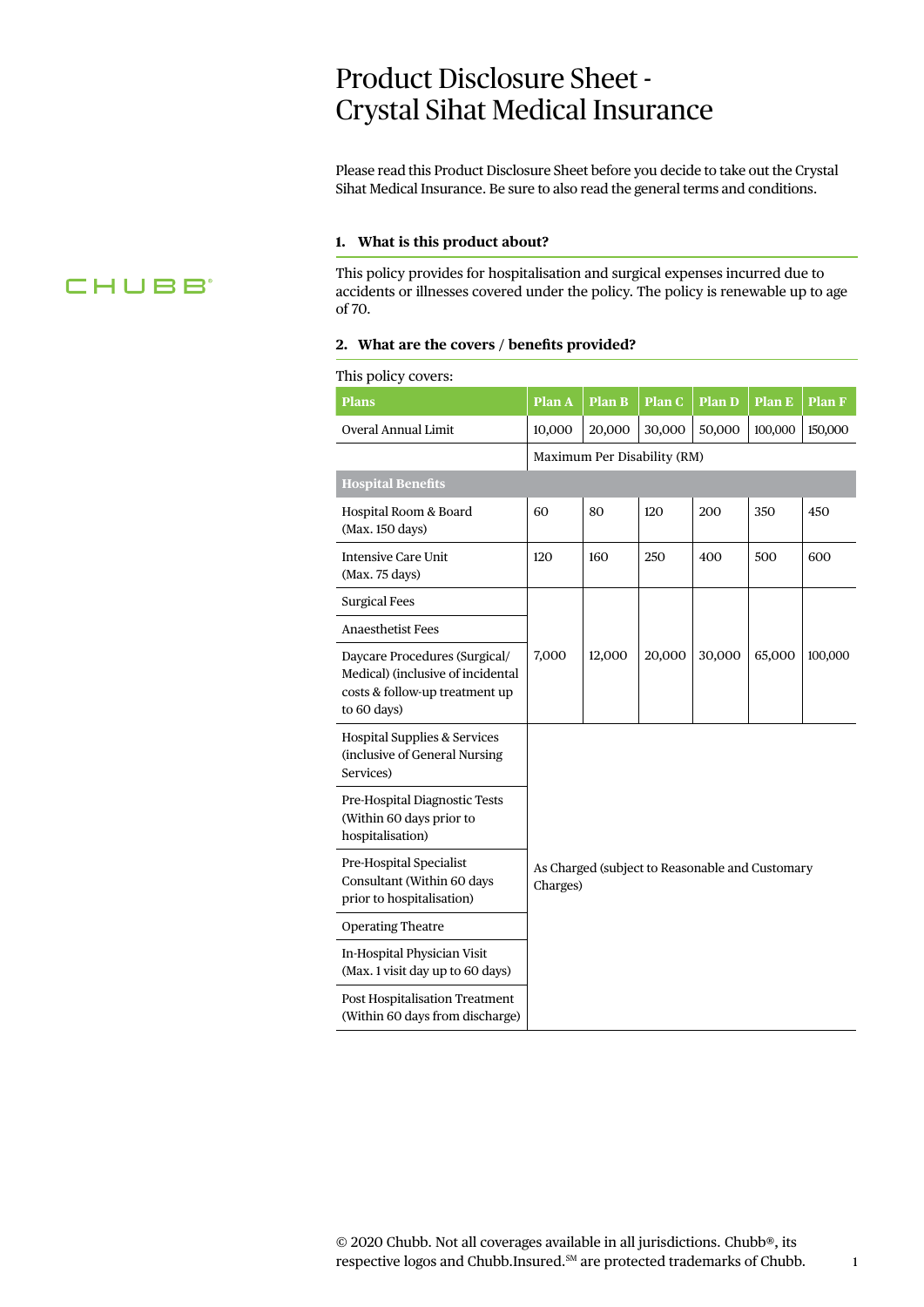| <b>Outpatient Benefits</b>                                                                                                           |                                                          |        |        |        |        |        |
|--------------------------------------------------------------------------------------------------------------------------------------|----------------------------------------------------------|--------|--------|--------|--------|--------|
| <b>Emergency Accidental Outpatient</b><br>Treatment (Within 24 hours after the<br>accident and follow-up treatment up<br>to 31 days) | As Charged (subject to Reasonable and Customary Charges) |        |        |        |        |        |
| <b>Outpatient Physiotheraphy Treatment</b><br>(Within 90 days from discharge/<br>surgery)                                            |                                                          |        |        |        |        |        |
| <b>Emergency Accidental Dental</b><br>Treatment (Within 24 hours after the<br>accident and follow-up treatment up<br>to 14 days)     | 300                                                      | 400    | 500    | 600    | 700    | 800    |
| Monthly Outpatient Kidney Dialysis<br>and Cancer Treatment                                                                           | 1,000                                                    | 2,000  | 3,500  | 4,000  | 5,000  | 6,000  |
| <b>Other Benefits</b>                                                                                                                |                                                          |        |        |        |        |        |
| Ambulance Fees                                                                                                                       | As Charged (subject to Reasonable and Customary Charges) |        |        |        |        |        |
| Organ Transplant                                                                                                                     | 5,000                                                    | 12,500 | 20,000 | 30,000 | 50,000 | 60,000 |
| Daily Cash Allowance at Government<br>Hospital (Max 150 days)                                                                        | 25                                                       | 35     | 45     | 50     | 55     | 60     |
| Insured Child's Daily Guardian Benefit<br>(Max. 60 days)                                                                             | 25                                                       | 50     | 75     | 100    | 175    | 200    |
| <b>Medical Report Fee</b>                                                                                                            | 50                                                       | 50     | 50     | 50     | 50     | 50     |

Please refer to the Policy Contract for full details.

Note / Nota: Duration of cover is for one year. You need to renew your insurance cover annually.

# **3. How much premium do I have to pay?**

| <b>Plans</b>               | <b>Plan A</b>                                                                               | <b>Plan B</b> | <b>Plan C</b> | <b>Plan D</b> | Plan E   | <b>Plan F</b> |
|----------------------------|---------------------------------------------------------------------------------------------|---------------|---------------|---------------|----------|---------------|
| <b>Age Band</b>            | <b>Annual Premium Subject to Stamp Duty and Applicable Taxes</b><br>(Ages of Next Birthday) |               |               |               |          |               |
| 30 days to 17 years        | 169.00                                                                                      | 210.00        | 277.00        | 345.00        | 379.00   | 415.00        |
| 18-35 years                | 506.00                                                                                      | 619.00        | 810.00        | 984.00        | 1,082.00 | 1,209.00      |
| $36-45$ years              | 570.00                                                                                      | 743.00        | 961.00        | 1,160.00      | 1,332.00 | 1,419.00      |
| $46-55$ years              | 908.00                                                                                      | 1,130.00      | 1,459.00      | 1,755.00      | 1,929.00 | 2,113.00      |
| 56-60 years                | 1,288.00                                                                                    | 1.588.00      | 2,085.00      | 2,526.00      | 2,831.00 | 3,405.00      |
| 61-65 years (renewal only) | 1,377.00                                                                                    | 1,728.00      | 2,254.00      | 2,805.00      | 3,116.00 | 3,511.00      |
| 66-70 years (renewal only) | 2,564.00                                                                                    | 3,181.00      | 4,197.00      | 5,225.00      | 5,901.00 | 6,659.00      |

Terms of payment: Cash before cover

The premium payable is based on age of next birthday. The premiums for standard risks are as above.A premium loading may apply depending on Our underwriting requirements.

The renewal premium payable is not guaranteed and We have the right to revise the premium at the time of renewal according to Our risk assessment. The premium rate is age-banded and is payable according to each member's age on each policy year anniversary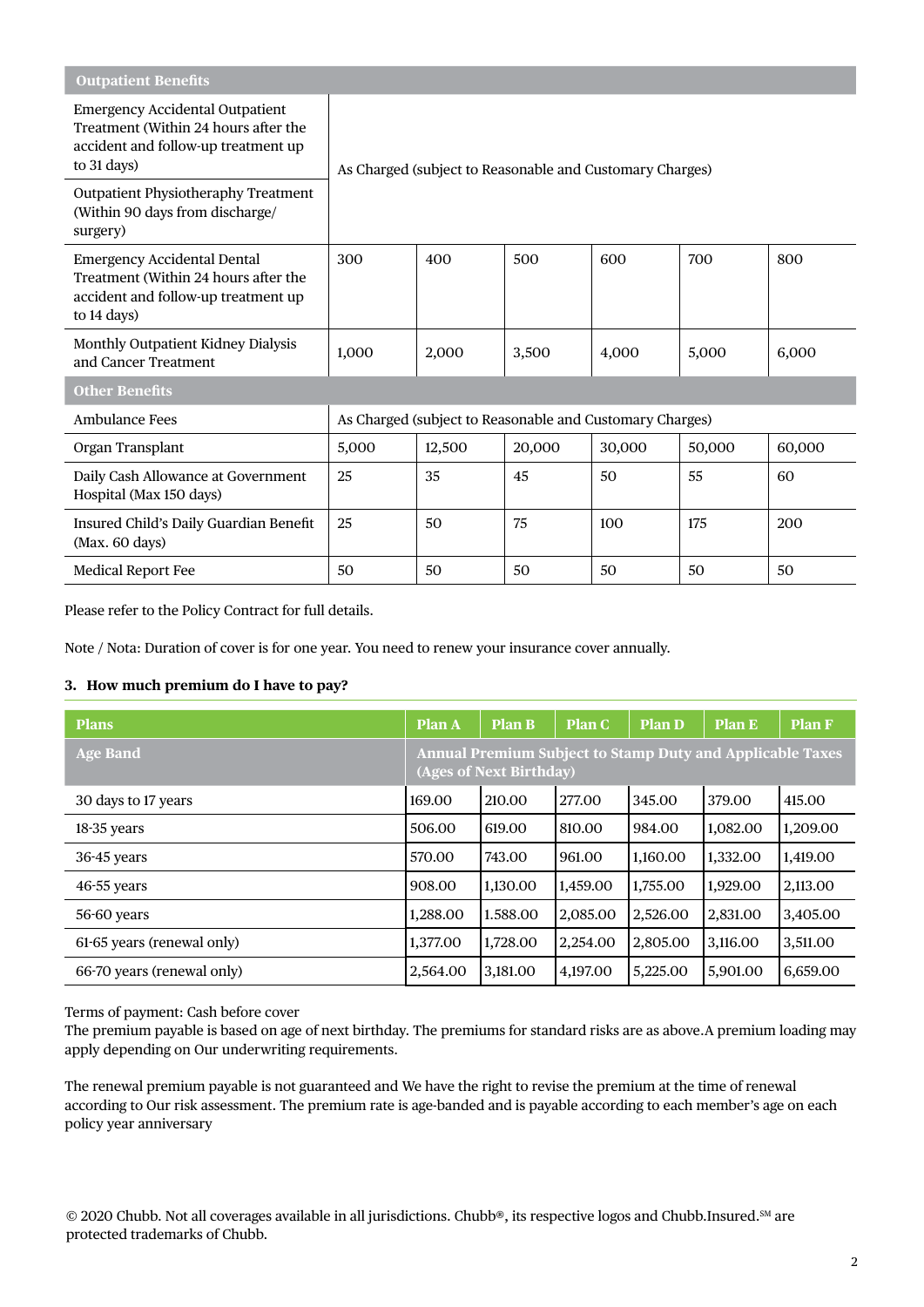# **4. What are the fees and charges I have to pay?**

| <b>Type</b>                                                                         | Amount.                                                      |
|-------------------------------------------------------------------------------------|--------------------------------------------------------------|
| <b>Stamp Duty</b>                                                                   | RM10.00                                                      |
| Tax (where applicable)                                                              | 6% on the premium (included in the premium)                  |
| Commission paid, if any, to the Insurance Intermediary<br>(included in the premium) | Maximum up to 15% of the premium                             |
| Managed Care Organization Fee                                                       | RM20.00 (subject to applicable taxes) per person per<br>year |

# **5. What are some of the key terms and conditions that I should be aware of?**

- Importance of disclosure Pursuant to Paragraph 5 of Schedule 9 of the Financial Services Act 2013, if you are applying for this Insurance wholly for yourself / family / dependents, you have a duty to take reasonable care not to make a misrepresentation in answering the questions in the Proposal Form (or when you apply for this insurance). You must answer the questions fully and accurately. Failure to take reasonable care in answering the questions may result in avoidance of your contract of insurance, refusal or reduction of you claim(s), change of terms or termination of your contract of insurance. The above duty of disclosure shall continue until the time your contract of insurance is entered into, varied of renewed with us. In addition to answering the questions in the Proposal Form (or when you apply for this insurance), you are required to disclose any other matter that you know to be relevant to our decision in accepting the risks and determining the rates and terms to be applied. You also have a duty to tell us immediately if at any time after your contract of insurance has been entered into, varied or renewed with us any of the information given in the Proposal Form (or when you applied for this insurance) is inaccurate or has changed.
- Cash before cover warranty.
- Cooling off Period You may cancel Your policy by returning the policy within 15 days after You receive the policy. The premium that You have paid (less any medical fee incurred) will be refunded to You.
- Waiting Period The eligibility for benefits under the policy will only start 30 days after the effective date of the policy, except for accidental causes.
- Coverage Unless renewed, the coverage will cease on expiry date and We shall strictly not be liable for any expenses that take place after the expiry date.
- Upgraded Room and Board Co-Payment If You are hospitalized at a published Room and Board rate which is higher than Your eligible benefit, You shall bear 20% of the other eligible benefits described in the Schedule of Benefits.
- Upgraded Insured Plan Application for upgrading can only be made on renewal and is subject to underwriting and acceptance by Us.
- Pre-existing Illness Shall mean disabilities that the Insured Person has reasonable knowledge of. An Insured Person may be considered to have reasonable knowledge of a pre-existing condition where the condition is one for which: (a) The Insured Person had received or is receiving treatment.
	- (b) Medical advice, diagnosis, care or treatment has been recommended
	- (c) Clear and distinct symptoms are or were evident.
	- (d) Its existence would have been apparent to a reasonable person in the circumstances
- Specified Illness Shall mean the following disabilities and its related complications, occurring within the first 120 days of insurance of the Insured Person:
	- (a) Hypertension, cardiovascular disease and diabetes mellitus.
	- (b) All tumours, cancers, cysts, nodules, polyps, stones of the urinary and biliary system.
	- (c) All ear, nose (including sinuses) and throat conditions.
	- (d) Hernias, haemorrhoids, fistulae, hydrocele, varicocele.
	- (e) Endometriosis including disease of the reproduction system.
	- (f) Vertebra-spinal disorders (including disc) and knee conditions.
- Claim Must be made within 30 days of occurrence of the event giving rise to the claim.

### **6. What are the major exclusions under this Policy?**

This Policy does not cover:

- Pre-existing illness.
- Specified Illnesses occurring during the first 120 days of continuous cover.
- Any medical or physical conditions arising within the first 30 days of the Insured Person's cover or date of reinstatement whichever is latest except for accidental injuries.

© 2020 Chubb. Not all coverages available in all jurisdictions. Chubb®, its respective logos and Chubb.Insured.<sup>SM</sup> are protected trademarks of Chubb.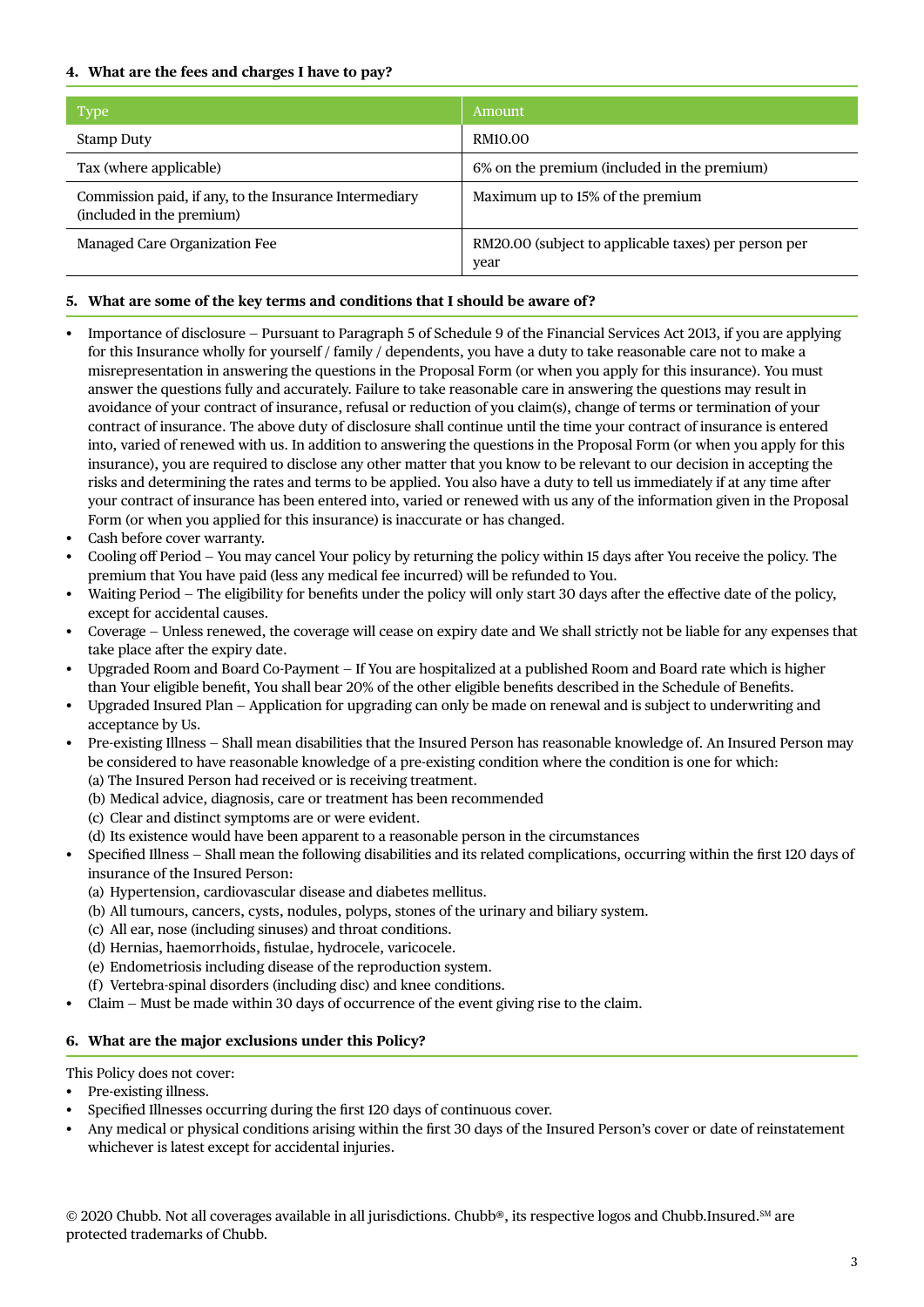- Plastic / Cosmetic surgery, circumcision, eye examination, glasses and refraction or surgical correction of nearsightedness (Radial Keratotomy) and the use or acquisition of external prosthetic appliances or devices such as artificial limbs, hearing aids, implanted pacemakers and prescriptions thereof.
- Dental conditions including dental treatment or oral surgery except as necessitated by Accidental Injuries to sound natural teeth occurring wholly during the Period of Insurance.
- Private nursing, rest cures or sanitaria care, illegal drugs, intoxication, sterilisation, veneral disease and its sequelae, AIDS (Acquired immune Deficiency Syndrome) or ARC (AIDS Related Complex) and HIV (Human Immunodeficiency Virus) related diseases, and any communicable diseases requiring quarantine by law.
- Any treatment or surgical operation for congenital abnormalities or deformities including hereditary conditions.
- Pregnancy, child birth (including surgical delivery), miscarriage, abortion and prenatal or postnatal care and surgical, mechanical or chemical contraceptive methods of birth control or treatment pertaining to infertility. Erectile dysfunction and tests or treatment related to impotence or sterilisation.
- Hospitalisation primarily for investigatory purposes, diagnosis, X-ray examination, general physical or medical examinations, not incidental to treatment or diagnosis of a covered Disability or any treatment which is not Medically Necessary and any preventive treatments, preventive medicines or examinations carried out by a Physician, and treatments specially for weight reduction or gain.
- Suicide, attempted suicide or intentionally self-inflicted injury while sane or insane.
- War or any act of war, declared or undeclared, criminal or terrorist activities, active duty in any armed forces, direct participation in strikes, riots and civil commotion or insurrection.
- Ionising radiation or contamination by radioactivity from any nuclear fuel or nuclear waste from process of nuclear fission or from any nuclear weapons material.
- Expenses incurred for donation of any body organ by an Insured Person and costs of acquisition of the organ including all costs incurred by the donor during organ transplant and its complications.
- Investigation and treatment of sleep and snoring disorders, hormone replacement therapy and alternative therapy such as treatment, medical service or supplies, including but not limited to chiropractic services, acupuncture, acupressure, reflexology, bone-setting, herbalist treatment, massage or aromatherapy or other alternative treatment.
- Care or treatment for which payment is not required or to the extent which is payable by any other insurance or indemnity covering the Insured and Disabilities arising out of duties of employment or profession that is covered under a Workman's Compensation Insurance Contract.
- Psychotic, mental or nervous disorders (including any neuroses and their physiological or psychosomatic manifestations)
- Costs / expenses of services of a non-medical nature, such as television, telephones, telex services, radios or similar facilities, admission kit / pack and other ineligible non-medical items.
- Sickness or injury arising from racing of any kind (except foot racing), hazardous sports such as but not limited to skydiving, water skiing, underwater activities requiring breathing apparatus, winter sports, professional sports and illegal activities.
- Private flying other than as a fare-paying passenger in any commercial scheduled airlines licensed to carry passengers over established routes.
- Expenses incurred for sex changes.

Note: This list is non-exhaustive. Please refer to the Policy Contract for the full list of exclusions under this Policy.

### **7. Can I cancel my Policy?**

This Policy may be cancelled by You at any time by giving a written notice to Us; and provided that no claims have been made during the current policy year, You shall be entitled to a refund of the premium as follow:

| <b>Period not Exceeding</b> | <b>Refund of Annual Premium</b>  |
|-----------------------------|----------------------------------|
| 15 days                     | 90% (applicable to renewal only) |
| 1 months                    | 80%                              |
| 2 months                    | 70%                              |
| 3 months                    | 60%                              |
| 4 months                    | 50%                              |
| 5 months                    | 40%                              |
| 6 months                    | 30%                              |
| 7 months                    | 25%                              |

© 2020 Chubb. Not all coverages available in all jurisdictions. Chubb®, its respective logos and Chubb.Insured.<sup>SM</sup> are protected trademarks of Chubb.